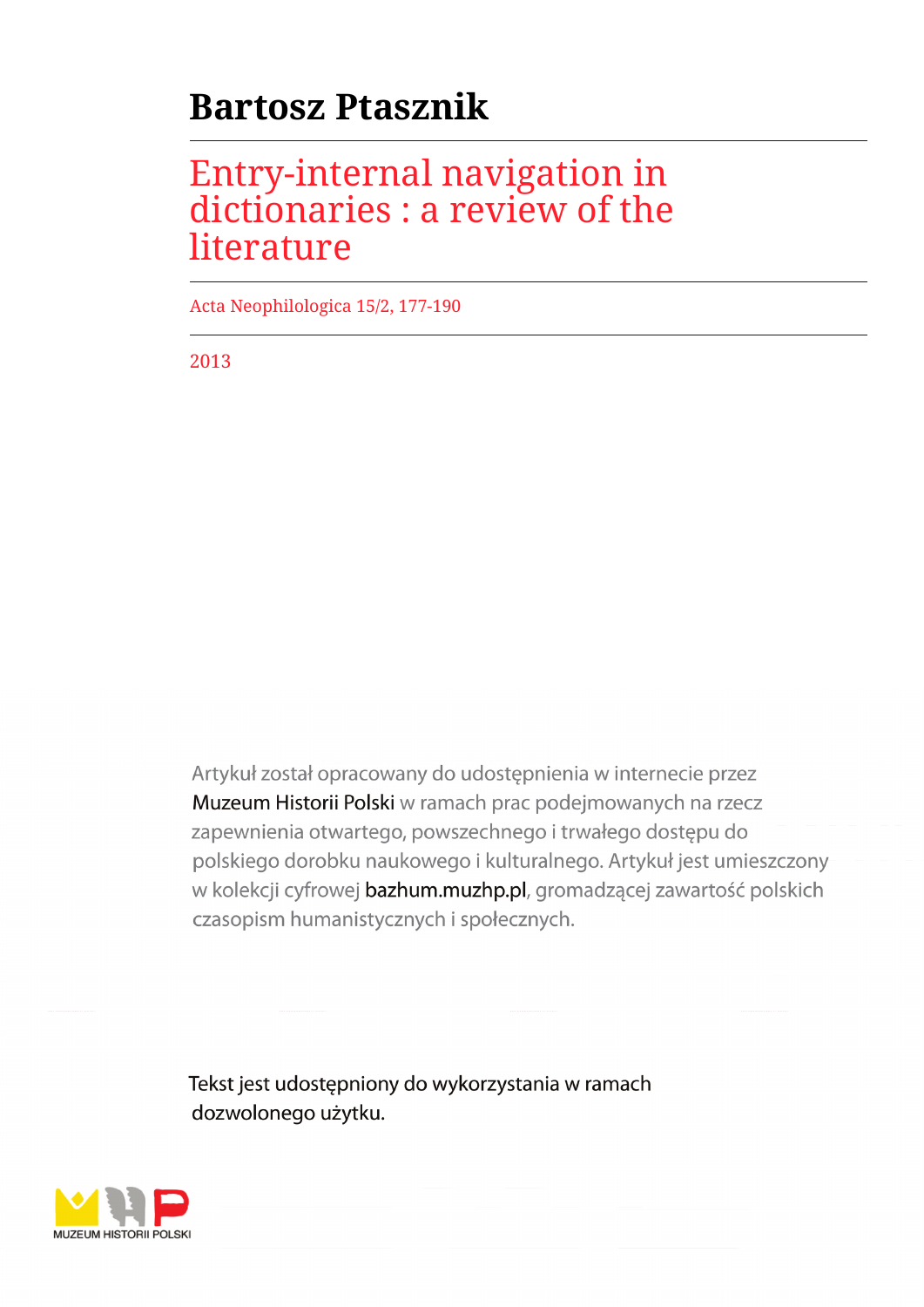**Bartosz Ptasznik** 

Wydział Anglistyki Uniwersytet im. Adama Mickiewicza w Poznaniu

## ENTRY-INTERNAL NAVIGATION IN DICTIONARIES: A REVIEW OF THE LITERATURE

**Key words:** dictionaries, paper dictionaries, electronic dictionaries, monolingual dictionaries, bilingual dictionaries, entry-internal navigation, sense navigation devices, menus, signposts

## **Introduction**

One of the main difficulties that students of foreign languages encounter during dictionary consultation is finding the right sense in an entry. All too often, selecting the appropriate definition of the item in question becomes too great a burden when having to deal with highly polysemous words. In such cases, dictionary users choose the wrong senses and erroneously decipher word meanings. One reason for this phenomenon could be that language learners lack the basic dictionary reference skills. Another grave problem is that students tend to resort to a meticulous analysis of only the initial sense in an entry and fail to even browse through its remaining parts, despite the high probability that the information that is needed is located in the middle or end of the entry [Tono 1984]. This type of behavior could possibly be justified by the fact that students do not have enough motivation and time to look for whatever explanation it is they are searching for. Therefore, lexicographers attempted to tackle these problems by inventing menus and signposts with the aim of assisting dictionary users in entry navigation. Such devices were hoped to improve sense selection accuracy and speed up dictionary look-up.

The recent introduction of menus and signposts in dictionaries has led some dictionary compilers to consider their usefulness in entry consultation. Intuition suggests that both of these sense navigation devices ought to be beneficial to their users, however, not much evidence has been amassed in this field so far that would incontestably indicate that these sense-guiding elements influence the process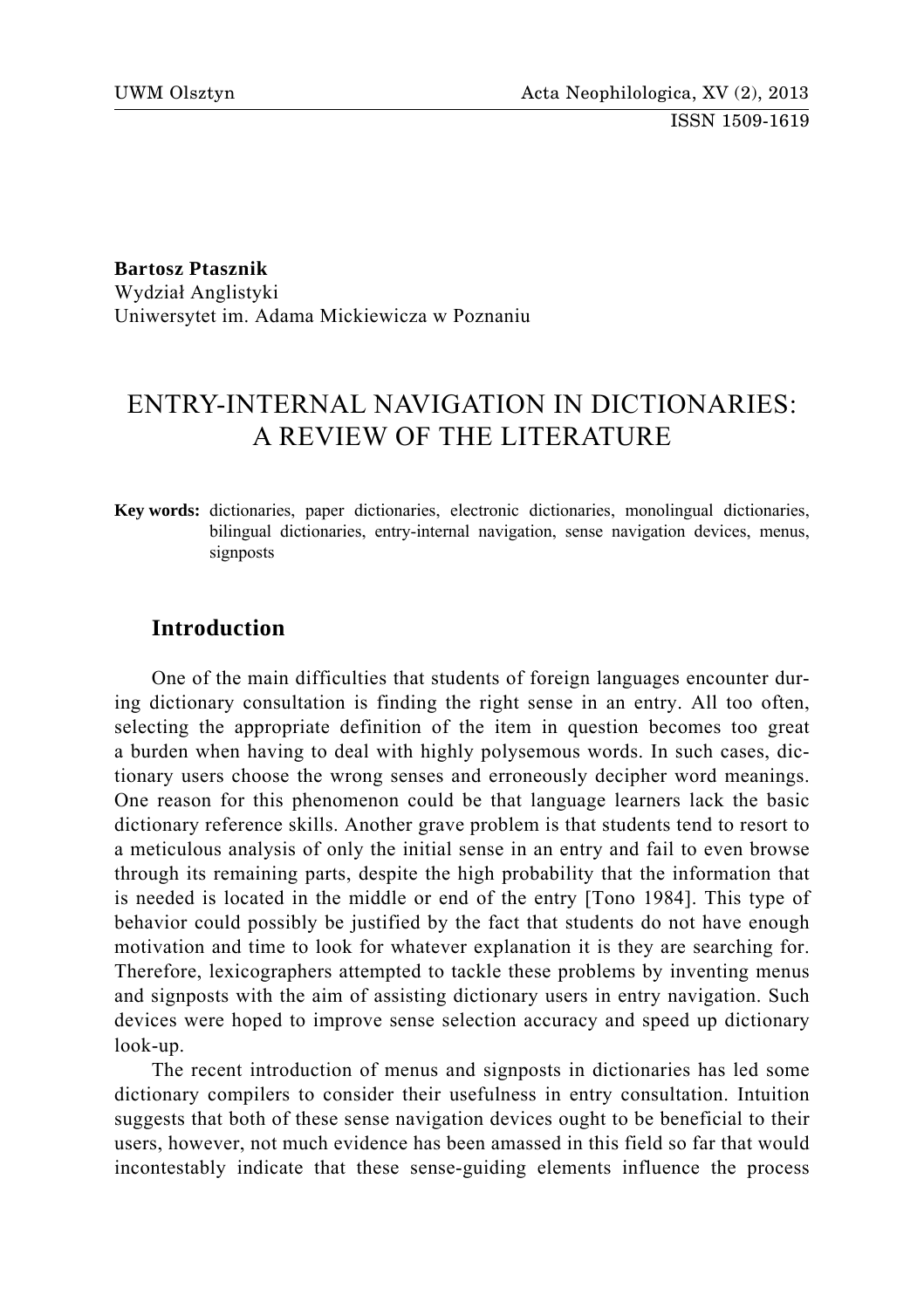of dictionary look-up positively. Dictionary users value their time and accuracy when searching for a word's definition and, as a consequence, a scrupulous examination of the effectiveness of menus and signposts must not be neglected. Other dictionary entry features which may be crucial for language learners who consult dictionaries on a regular basis include types of grammar coding systems, ordering of senses within entries, linguistic form of signposts and even their typography. All these compelling issues have aroused interest within the lexicographic community and will continue to do so until firm evidence is compiled about which precise characteristics of a dictionary entry contribute to dictionary look-up success, and which elements require further adjustments.

The present paper is a review of nine studies that focus on entry-internal navigation in both monolingual and bilingual dictionaries. It has been divided into six main parts.

The paper commences ("Introduction") with the author referring to the central topics of discussion.

The first section ("Research on menus") elaborates on the research findings regarding menus. The studies discussed zero in on the effectiveness of menus in dictionaries and effect that the users' proficiency level may have on the efficacy of this specific sense navigation device [Tono 1992; Lew and Tokarek 2010].

The second section ("Research on signposts") is a thorough account of three studies testing the usefulness of signposts. The first study is a comparison of LDOCE3 (*Longman Dictionary of Contemporary English*) signposts and CIDE (*Cambridge International Dictionary of English*) guide words [Tono 1997]. The second study is an investigation of the existing similarities and differences among the guiding systems found in LDOCE3, OALD5 (*Oxford Advanced Learner's Dictionary of Current English*), COBUILD2 (*Collins Cobuild English Dictionary*) and CIDE, and it focuses on how longer dictionary entries are scanned by more advanced learners of English [Bogaards 1998]. The third study is an analysis of the effectiveness of LDOCE4 signposts [Lew and Pajkowska 2007].

The third section ("Research on menus and signposts") describes three studies concerning menus and signposts. The studies [Lew 2010; Nesi and Tan 2011; Tono 2011] aim at comparing both types of sense navigation devices with the intent of determining the more dominant system. Also, some of the results from eye-tracking research [Lew et al. 2013] on bilingual dictionary entries are touched upon on account of providing valuable insight into the subject.

The fourth section is a brief discussion ("Discussion") of the main topics covered in the paper.

Finally, the paper ends ("Summary and conclusion") with some concluding remarks.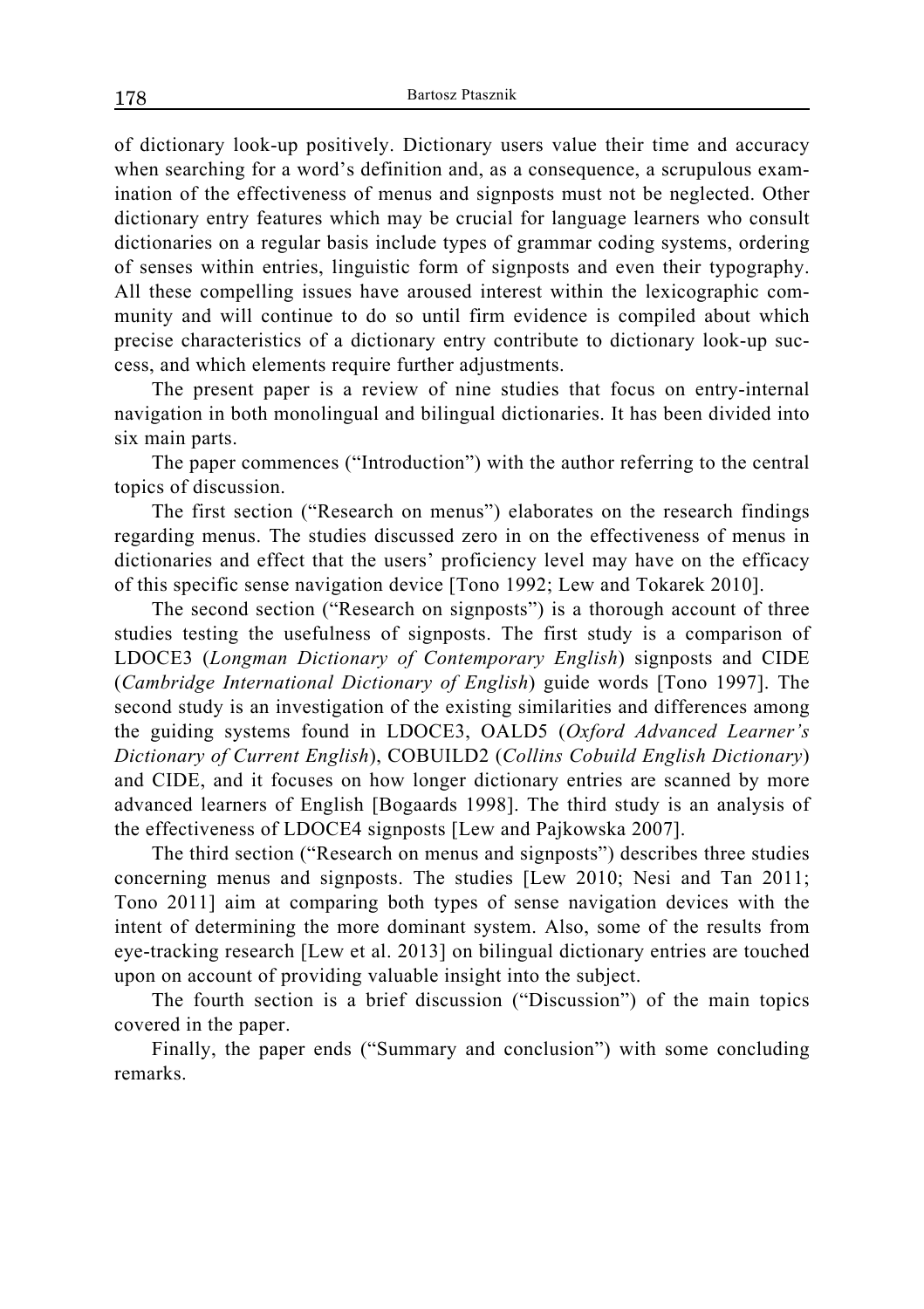## **1. Research on menus**

Tono was one of the first researchers who attempted to investigate the effect of sense navigation devices on the process of dictionary use. He conducted an experiment with a view to focusing on menus in order to discover whether they may somehow influence dictionary consultation. To begin with, two groups of subjects representing a higher and lower English proficiency level participated in the study [Tono 1992: 242–243]. Fifty-seven students of law were assigned to the former group and approximately three times as many students from a Japanese junior high school were respectively treated as the less experienced with regard to language proficiency level. All of the participants of the study were asked to complete nine identical tasks (15-minute tests on the whole); each task consisting of a sentence in English and artificial word. The subjects were supposed to search for the meaning of those unknown words in the mini-dictionaries that they had received (some of the dictionaries were provided with menus, others were not) and decide on the appropriate sense that corresponded to the meaning of the word in the given context. In addition, the students were told to translate the sentences into Japanese, which was their native language.

As far as the subjects of the lower-level group are concerned, those who were provided with menus in dictionaries scored significantly higher in sense selection as opposed to the non-menu group [Tono 1992: 244–246]. In contrast, the recorded differences between the menu and non-menu conditions for higher-level students were not statistically significant. All things considered, there is every indication to suggest that menus are not useful sense navigation devices for more skillful students; nevertheless, they are very beneficial for less experienced language learners. Menus appear to be a form of compensation for the less proficient students' poor language skills and consequently enable them to perform on a similar level as the excelling students in certain tasks. Such data clearly demonstrate that menus ought to be taken into consideration in the design of dictionaries for users with a low command of a foreign language.

The first study that focused on measuring the effectiveness of entry menus as sense navigation devices in bilingual electronic dictionaries was carried out by Lew and Tokarek [2010: 193–197]. An electronic dictionary interface was created in three versions: (1) without menus, (2) with menus, and (3) with menus and highlighted senses. Ninety subjects (pre-intermediate and intermediate level) were recruited to complete twenty tasks based on Polish-English translation of target items used in their less known meanings. The items appeared in sentences in Polish, while in the English sentences there was a gap in the place of the item. The subjects were also provided with bilingual dictionary entries in the three different conditions mentioned above. Dictionary entries were divided into shorter (4–6 senses) and longer (7–12 senses) entries. The time needed for the subjects to complete the tasks was measured.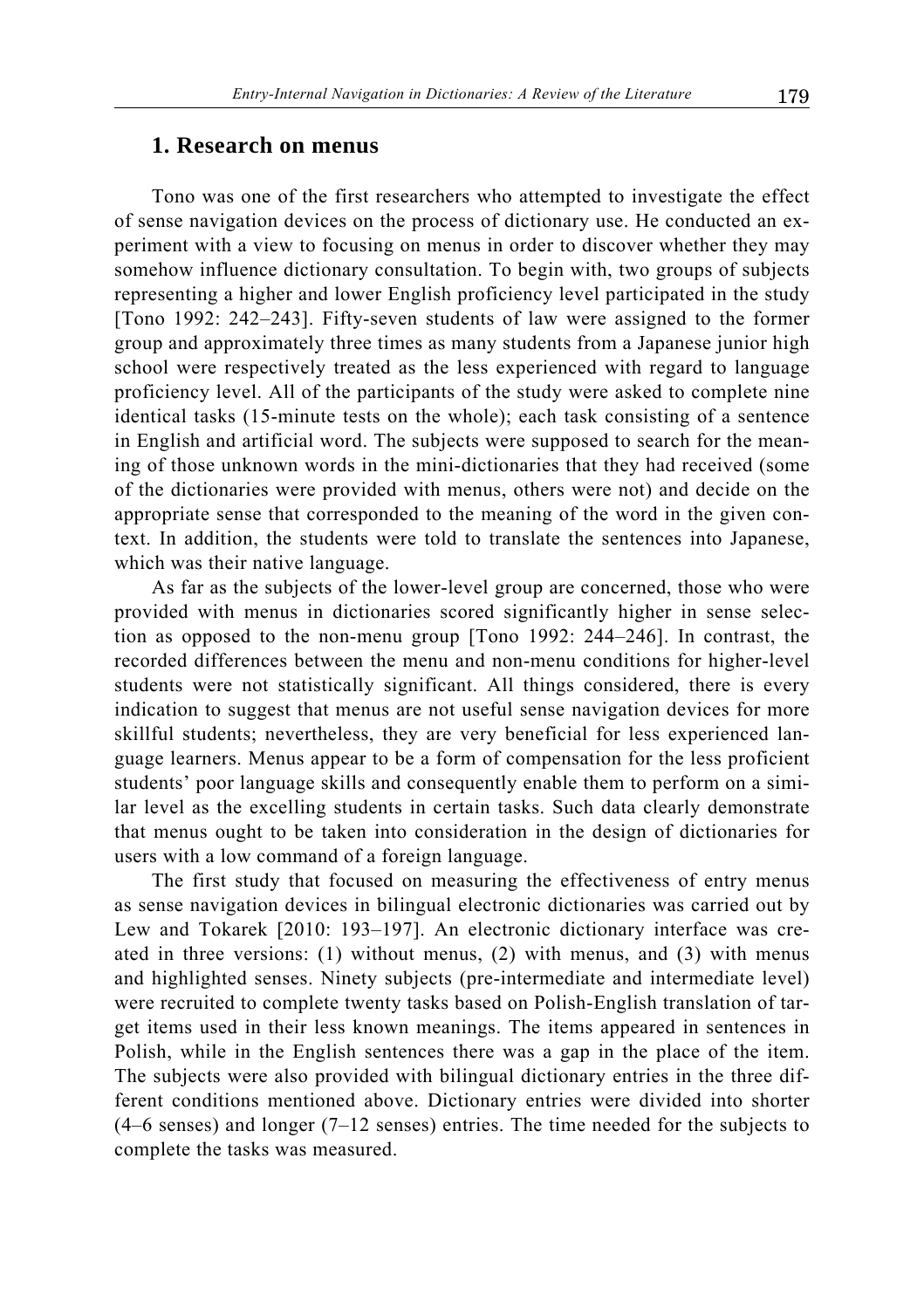One study finding [Lew and Tokarek 2010: 198–201] is that menus with highlighted senses shorten the time needed for dictionary look-up. The subjects who were exposed to the menu and non-menu conditions had to search for information longer. As for proficiency level, the intermediate group needed less time than the pre-intermediate group to find the target senses when being assisted by menus with highlighted senses and when having access to bare entries (without menus). Surprisingly, it turned out that having menus alone (without highlighting) is only beneficial to students of a lower level, while for the more advanced subjects menus were a hindrance. Despite being obvious, it was found that it took the subjects more time to look for meanings in longer entries rather than in entries of 4–6 senses. This tendency did not depend in any way on the experimental dictionary versions employed in the study. Finally, menus with highlighted senses reduced the rate of translation errors made by both proficiency groups to a considerable degree. The intermediate group achieved better translation accuracy in the condition without menus; however, this advantage dwindled when both groups were assisted by menus. By and large, menus with highlighted senses are very useful guiding devices for increasing translation accuracy and minimizing the time when searching for information. The study findings also suggest that menus alone influence higher-level students' performance negatively.

## **2. Research on signposts**

Another experiment of Tono [1997] on the subject of sense navigation devices focused on a comparison of LDOCE3 signposts and CIDE guide words ("guide word" is the term for the incarnation of signposts used in CIDE). The study consisted of two tasks: an example search test and word association test. In the first test, fifty example sentences were chosen from both dictionaries (half of the sentences were taken from LDOCE3, half from CIDE) and the performance of the subjects was timed on an illustrative example search task which varied with respect to condition: the occurrence or absence of signposts and guide words and length of the entries. LDOCE3 and CIDE entries with no guiding devices appeared in the first condition (A), CIDE entries with guide words and LDOCE3 entries without signposts occurred in the second condition (B), LDOCE3 entries with signposts and CIDE entries without guide words were used in the third condition (C), and there were both types of guiding devices in the next two conditions (D and E), but condition D consisted of shorter entries than condition E. The word association test, on the other hand, was about associating as many words as possible with a given keyword and writing them down on a piece of paper. The words associated were then compared with the words used in LDOCE3 signposts and CIDE guide words to see whether there was a correspondence of any kind. Eleven graduate students participated in the example search test and forty-six undergraduate students took the word association test (all were students at Tokyo Gakugei University).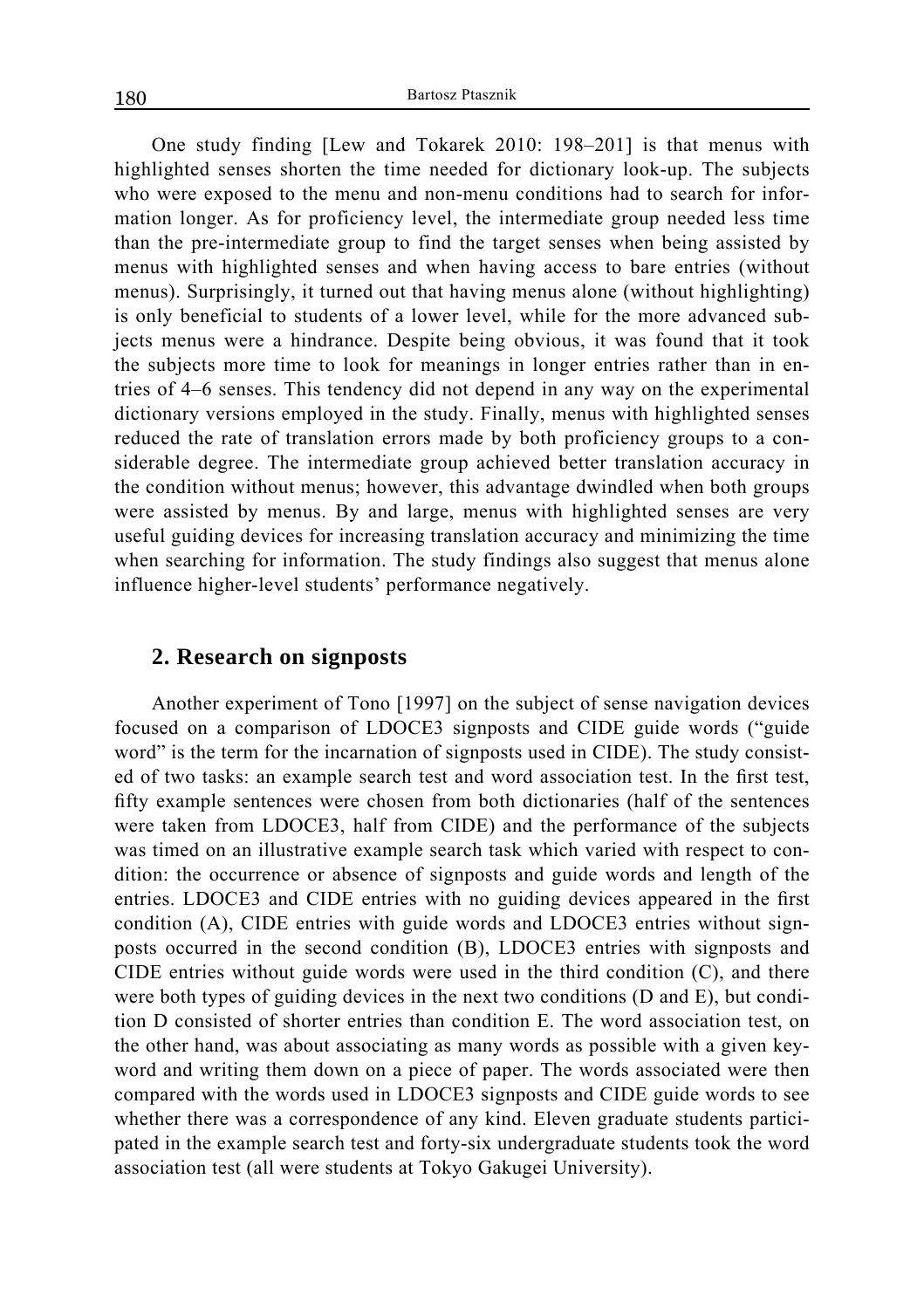One of the discoveries of the study [Tono 1997] was that the process of dictionary consultation was slower in CIDE than in LDOCE3. Dictionary look-up performance did not differ between LDOCE3 and CIDE for condition A (lack of signposts and guide words). As for conditions B, C and D, performance was much better for LDOCE3 (see paragraph above for more information). However, it must be pointed out that working on longer entries took the subjects (those provided with LDOCE3 signposts) more time to complete the tasks. On balance, one general implication could be that LDOCE3 signposts are more effective sense navigation devices than CIDE guide words, nevertheless, not necessarily when it comes to longer entries. Given the word association test results, it appears that the words the subjects associated with keywords were more alike to the words and phrases used in LDOCE3 signposts. Therefore, these observations clearly indicate that LDOCE3 signposts contain more useful and accurate information than CIDE guide words.

The aim of Bogaards's study [1998: 555–559] was to carefully examine how long dictionary entries are scanned by more proficient learners of English. Fifty-four Dutch pre-university students who had been learning English for about seven years participated in the experiment. Every subject was instructed to complete twenty tasks. Each task consisted of a sentence in English with the target item underlined, its Dutch equivalent (sentence in Dutch) with a blank line which corresponded to the underlined target item in the English sentence and a dictionary entry underneath the sentences. The subjects were asked to underline in the dictionary entry the information needed for the translation of the target item, write down the time required for task completion and translate the target word into Dutch (translations were marked as either "correct", "nearly correct" or "incorrect"). In general, four test versions were applied. The twenty items were divided into four groups and the dictionary entries for each group were copied from either LDOCE3, OALD5, COBUILD2 or CIDE, depending on the specific test version that was used. When the test was finished the subjects were asked a few questions, for example, about individual dictionary preferences.

Several inferences were made once the data were collected and analyzed [Bogaards 1998: 558–561]. To begin with, "semantic guiding principles seem superior to access structures without clear guiding principles, and also better, but to a lesser degree, than access structures which are based on grammar" [Bogaards 1998: 561]. LDOCE3 and CIDE turned out to be the most effective in respect of entry consultation time and selection of appropriate information in dictionary entries. COBUILD2 (access structures heavily rely on grammar) was in third place, however, OALD5 (most vague guiding principles out of all four dictionaries) gave the worst results. The subjects who later openly expressed their opinions confirmed these findings. Approximately 50% of them liked CIDE most, whereas just a fraction over 2% of the students opted for OALD5. Furthermore, Bogaards noticed that searching for information in a dictionary is not always a very meticulous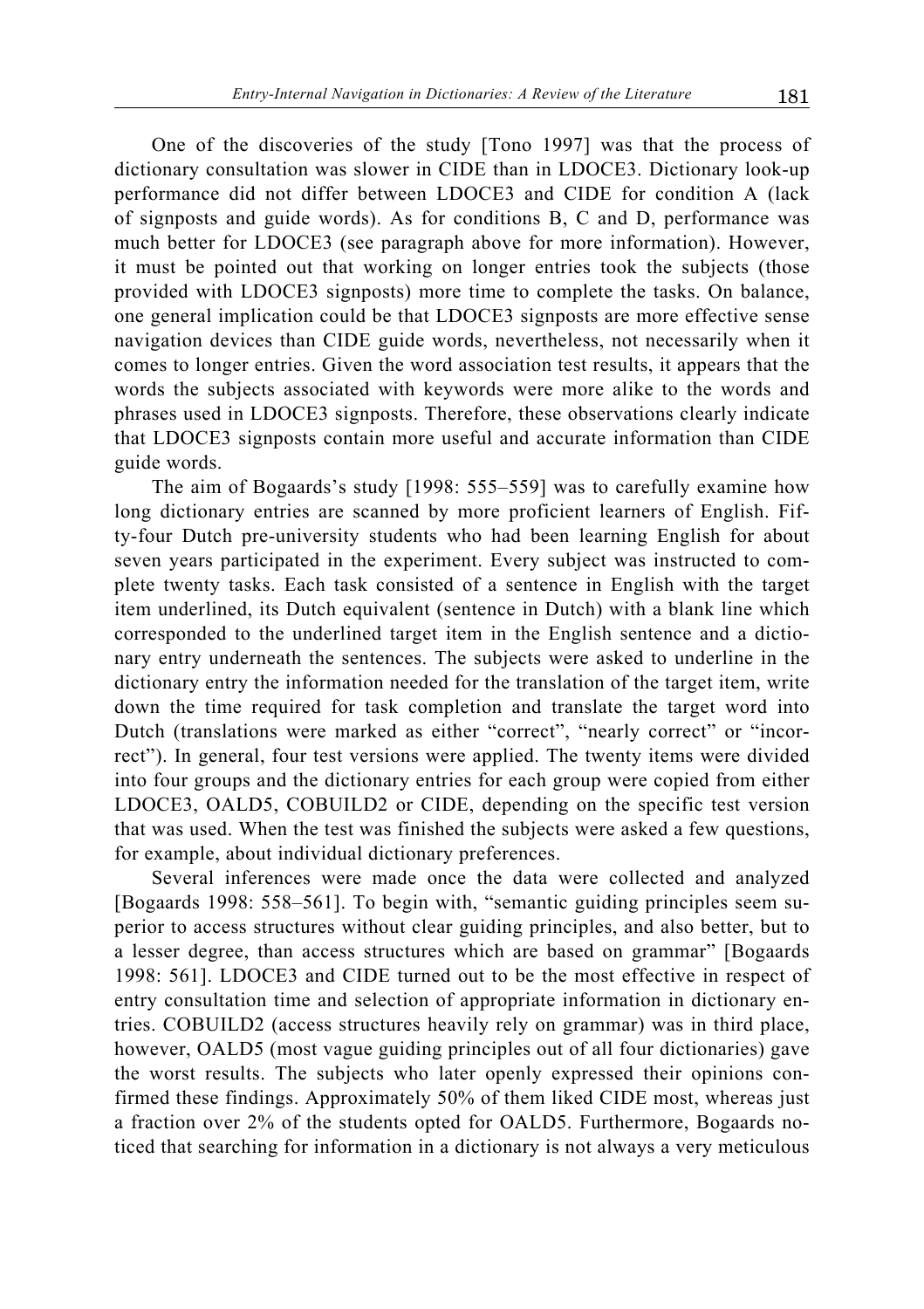process. Put another way, "[d]ictionary users like to take shortcuts and make use of search strategies which take them as fast as possible to the information they need" [Bogaards 1998: 561].

Lew and Pajkowska [2007: 235–241] endeavored to measure the effectiveness of LDOCE4 signposts with regard to the length of dictionary entries, proficiency level of subjects, duration of dictionary look-up, translation accuracy and sense selection accuracy. Fifty-one high school students participated in the experiment (twenty pre-intermediate, thirty-one intermediate). Each single test consisted of ten items. Every task had a sentence in English with an underlined target item and a Polish equivalent of that sentence with a blank line (to be completed by the subject) which corresponded to the target item in English. A dictionary entry was always located below the sentences. The subjects were told to translate the English target item into Polish and underline the information from the dictionary entry that was required for the translation. Significantly, the selection of the less common target items was done deliberately by the researchers. Moreover, half of the items in a test constituted short entries (no more than four senses) and the other half long entries (no more than ten senses). Approximately half of the subjects were exposed to the signpost condition, while the rest had to manage to complete the tasks without any guiding devices. Every single task of every subject was timed.

First of all [Lew and Pajkowska 2007: 241–249], it took the subjects less time to find the appropriate information for translation in dictionary entries when working with signposts. The difference was not statistically significant, but the size effect was considerable. Further, it was noted that signposts are equally useful for both the pre-intermediate and intermediate groups of students. Strikingly, no difference was recorded when signposts were applied in either longer or shorter entries. Nonetheless, some of the data demonstrate that it is most likely that less proficient students get more assistance from signposts in shorter entries, whereas the proficient students in longer entries. Notwithstanding better translation results of the intermediate students when being supported by signposts, the findings raise doubts about whether translation accuracy is affected by the presence of signposts. Likewise, it seems that sense selection accuracy was not influenced by signposts which once again brings into question the benefits of sense navigation devices in dictionaries. Peculiarly, the pre-intermediate students unexpectedly performed better than the intermediate group in sense selection tasks. On the whole, this does not mean that the theory of the usefulness of signposts ought to be debunked. Instead, more experiments need to be conducted and larger samples used.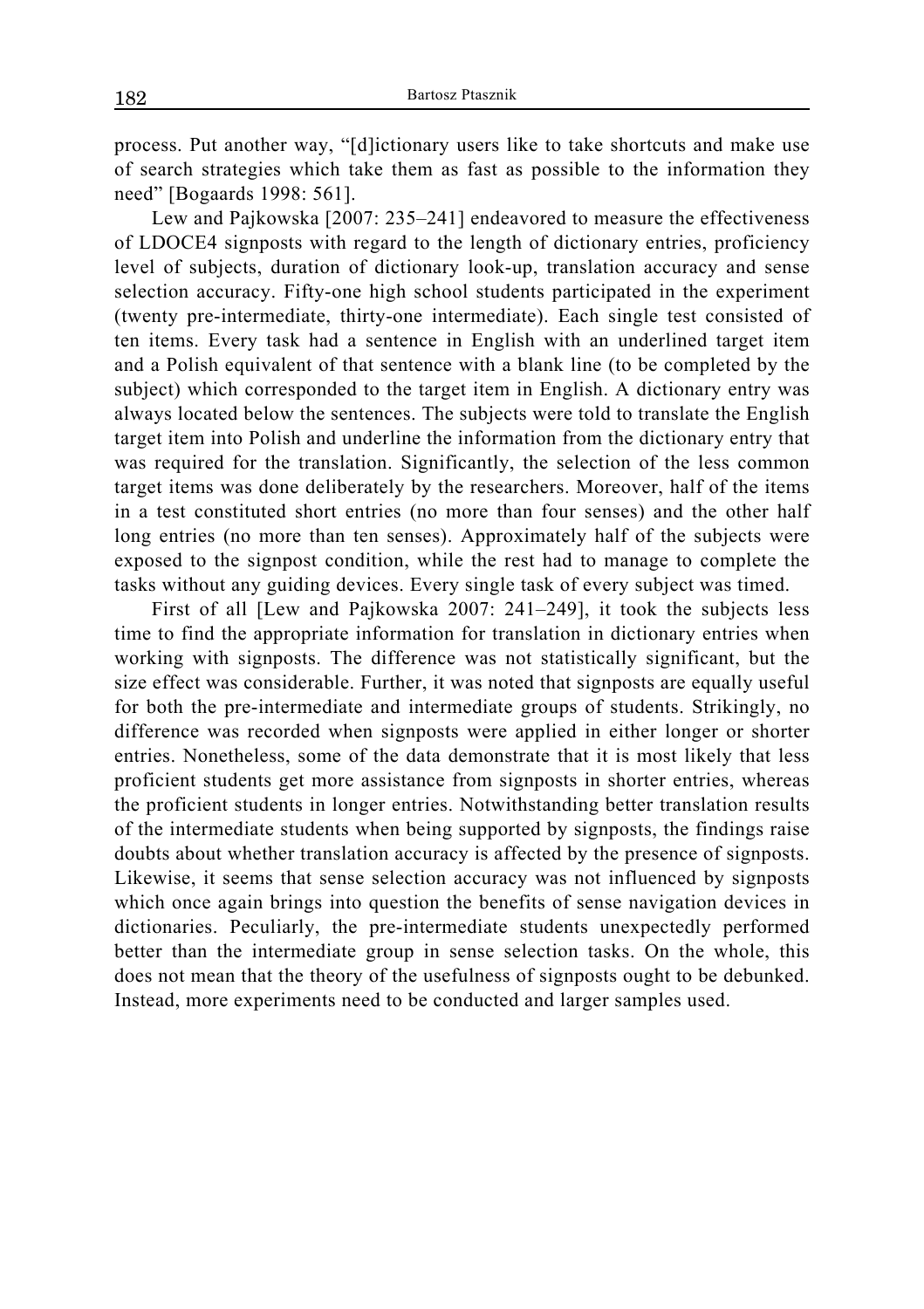### **3. Research on menus and signposts**

Lew's study [2010: 1121–1123] aimed to compare the menu and signpost systems in a monolingual dictionary. The ninety subjects who took part in the study were grouped into levels A2 and B1 (Common European Framework of Reference for Languages). The participants were provided with two sentences on each page of the test: one in English and one in Polish. The English sentences contained a target item occurring in a less known sense, while the Polish sentences were incomplete translations of the English sentences. The Polish sentences had gaps which corresponded to the target items that were to be translated into Polish. The subjects were also provided with dictionary entries of the target items which either appeared with menus or shortcuts (the term for the incarnation of signposts used in OALD7, in the dictionary spelled as "short cuts"). The lexicographic data in the dictionary entries were taken from OALD7. Each test consisted of six target items that had to be translated. The subjects were also asked to underline the part of the dictionary entry that provided them with the information needed for translation. Importantly, the subjects were timed on their tasks.

As far as access time to target sense is concerned [Lew 2010: 1123–1127], there were no differences between the two tested conditions. The subjects needed almost the same amount of time for completing the tasks while working with either menus or shortcuts. On the contrary, shortcuts did turn out to be more effective than menus in relation to sense selection accuracy (this finding was not statistically significant, though) and translation accuracy. Furthermore, it was suggested by Lew that more attention should be devoted by researchers not only to the linguistic form of menus and signposts but also their typography and formatting.

In yet another study, Tono [2011: 124–129] applied the eye-tracking technique in order to accurately examine the processes of dictionary look-up. The eight subjects who took part in the study had been learning English for approximately six years in junior and senior high schools and for the purpose of the experiment were classified into two groups based on their proficiency levels: LOW and HIGH. The study primarily aimed to compare monolingual and bilingual dictionary entries, entry-initial and entry-final positions of target senses within dictionary entries and the usefulness of menus and signposts. The moderator variables in the eye-tracking experiment were the level of proficiency of subjects and look-up task success or failure. Conclusions were also drawn on the basis of the scan paths and cumulative fixation areas recorded by the eye tracker. As for the procedure, the subjects were asked to select the target sense of the word highlighted in red in the sentence provided. The information in the dictionary entries was manipulated in accordance with the study variables. The tasks were formed out of microstructure entries designed for MAKE and FAST, and the lexicographic content for this procedure was taken from LDOCE5 and MEDO (*Macmillan English Dictionary Online*).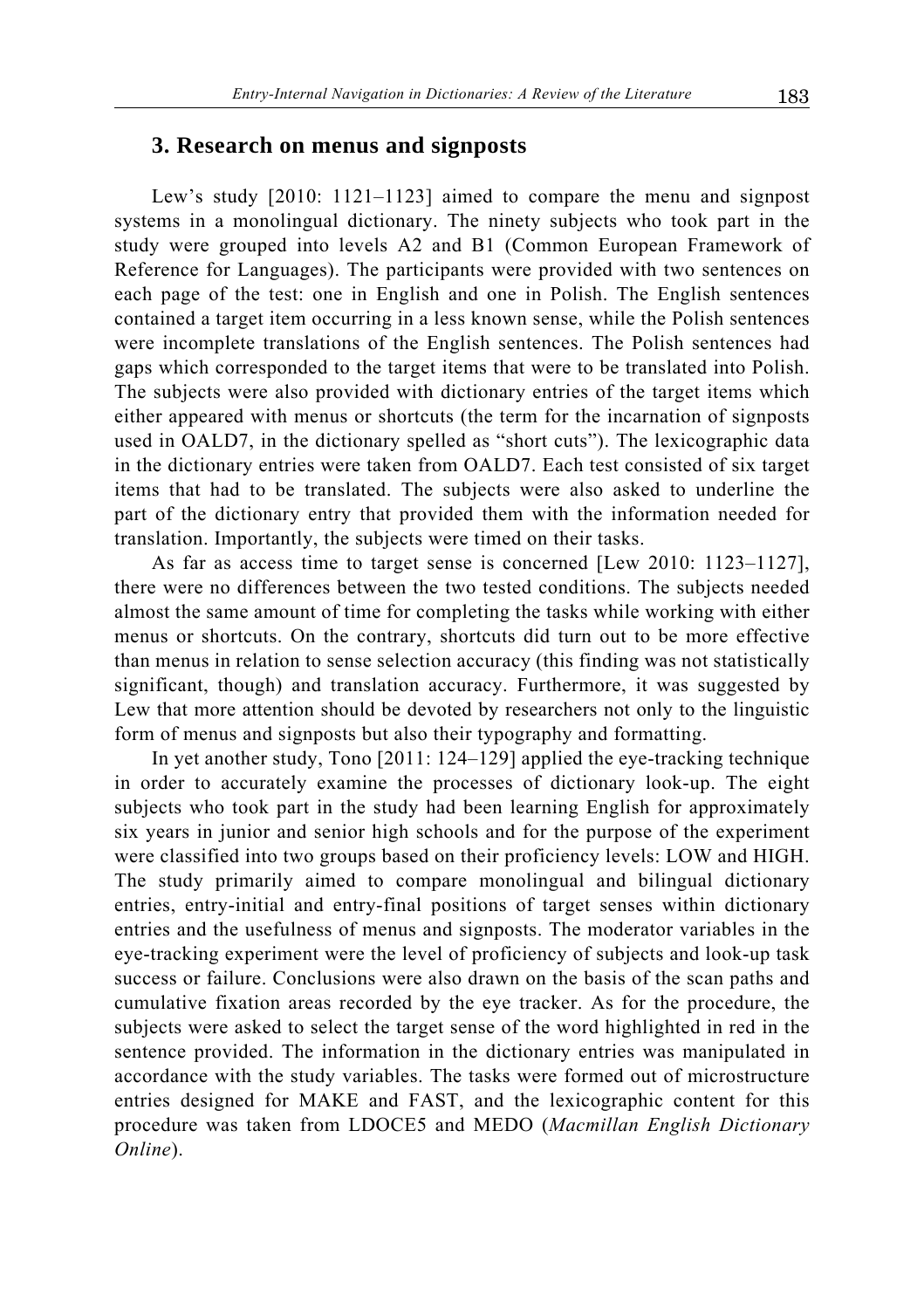The eye-tracking study [Tono 2011: 145–152] made a significant contribution to the field of dictionary use and entry navigation devices. First, dictionary consultation does not always result in finding the right meaning of a word. In spite of language learners not bringing back the appropriate information from a dictionary entry, the process of dictionary look-up still very much contributes to learning. Further, it appears that supporting devices such as signposts are mainly used by the more proficient students, whereas for the less advanced ones they are of little significance due to the students' lack of knowledge of what their function is. Other implications include ideas that some signposts tend to be similar in a number of ways (same association with a certain word or concept, similar words used etc.) and, as a consequence, may be misleading. Finally, signposts may sometimes also be too abstract. Importantly, Tono's data in the eye-tracking study support his claims from previous research [Tono 1992] that menus are useful tools for dictionary look-up procedures for students representing a lower level of language proficiency. The more proficient subjects from the eye-tracking experiment did not really use menus. In addition, a scrupulous scan path and fixation point observation revealed that dictionary look-up success or failure did not generally depend on the occurrence of either a monolingual or bilingual interface. It was rather the complexity of lexical information that led to retrieving information faster or slower and correctly or incorrectly. Noticeably, bilingual dictionary entries did increase the likelihood of correct sense selection in cases when the information needed was placed at the beginning of an entry; in contrast, the same could not be said about information that was located at the middle or end of a bilingual dictionary entry. It was also discovered that dictionary users have a tendency to disregard grammar codes. This finding does not necessarily indicate that grammatical information in dictionary entries is superfluous, but the fact that grammar coding systems should be as transparent as possible ought to be taken into consideration.

It seems that using eye-tracking technology in dictionary use research may soon become a popular trend. Some researchers have obviously been encouraged by the promising advantages that eye movement recording has to offer. A recent study of Lew et al. [2013: 233], which tested university students on their ability to scan polysemous bilingual dictionary entries (lexicographic data taken from NKFD – *Nowy słownik Fundacji Kościuszkowskiej. The New Kościuszko Foundation Dictionary*, and PWNO – *Wielki słownik angielsko-polski, polsko-angielski PWN-Oxford*), appears to contain information relevant to sense guidance in general. One inference [Lew et al. 2013: 252] is that sense indicators play a major role in bilingual dictionaries on account of dictionary users directing approximately 20–25% of their attention to sense-guiding devices during consultation. Another conclusion stemming from the research clearly contradicts one of Tono's eye-tracking observations [2011]. Unexpectedly, sense indicators were used by both proficiency groups to practically the same extent. These varying results suggest that more such experiments are needed.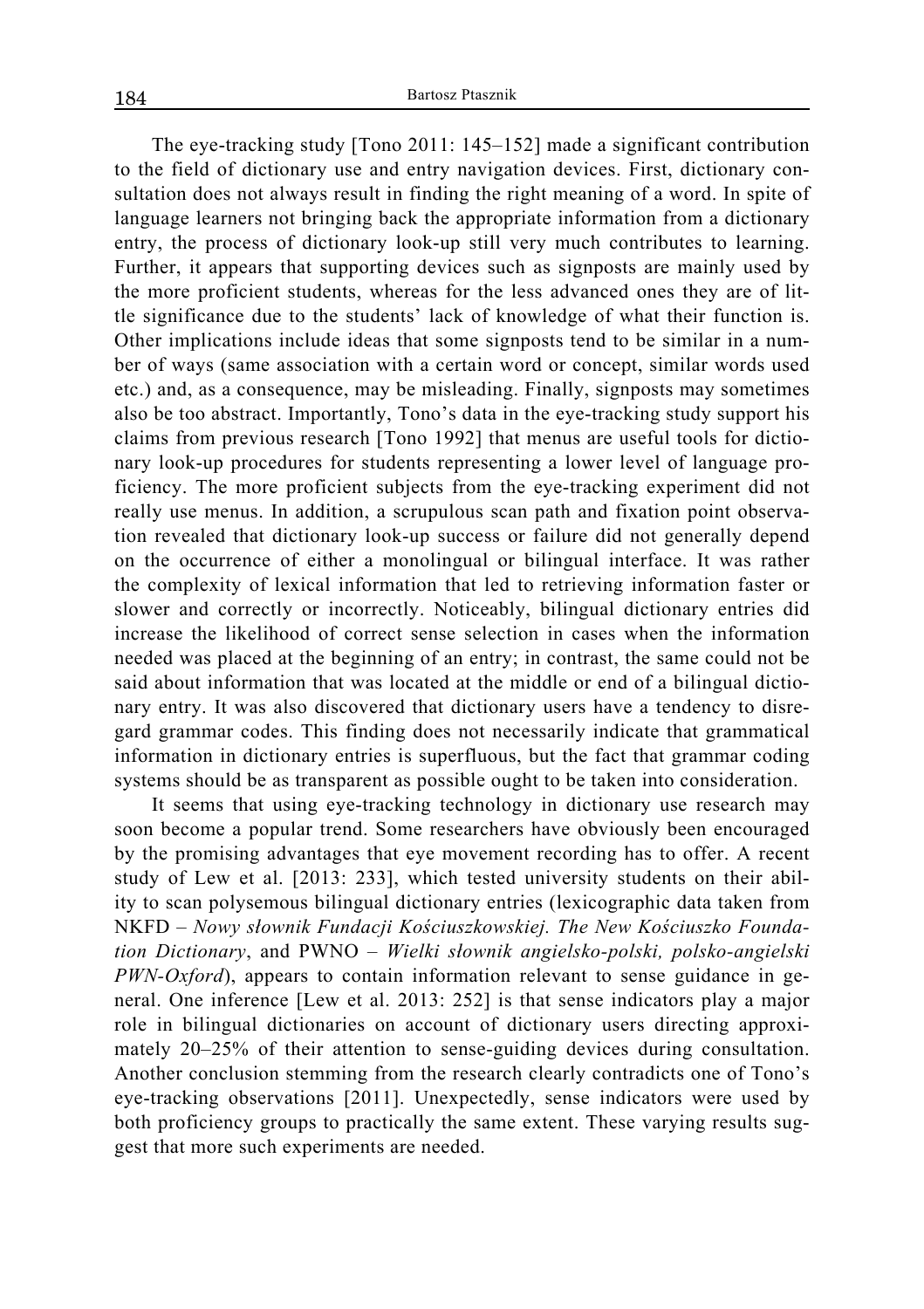Nesi and Tan's study [2011: 81–84] gathered data from online tests of 124 subjects. The target items chosen for their design consisted of eighteen items (nine nouns, five adjectives and four verbs) selected from MED2 (*Macmillan English Dictionary for Advanced Learners*). Each test contained eighteen sentences in English with the target item underlined. The subjects were also provided with dictionary entries (lexicographic data taken from MED2) in the following experimental conditions: entries with signposts, entries with menus, entries with no guiding devices. All subjects were exposed to all three conditions; the same items appeared in every test in one of the conditions mentioned above. By and large, three test versions were applied. The subjects' task was to decide which particular sense in a dictionary entry best fits the meaning of a target item in the context given. The students' level of proficiency in English was determined on the basis of their MUET (Malaysian University Entrance Test) scores. The target senses of items (each item had five senses in the experiment) were senses 1–5, with each sense being the correct answer on at least three occasions. The time for each test item was measured.

The research [Nesi and Tan 2011: 85–91] confirmed the superiority of signposts and clearly indicated that the higher the proficiency level of subjects the higher the probability of matching the target items' meanings with the correct sense. In addition, the less proficient subjects found it more difficult to go about the tasks when not supported by signposting. However, neither signposts nor menus contributed to lowering the time required for entry consultation in comparison with the situation in which there was no access to any sense navigation devices. Significantly, Nesi and Tan's findings show that the subjects performed best with regard to sense selection accuracy and consultation time when target senses were located either at the beginning or end of an entry. Interestingly, the entry-final senses contributed more to task success and better time results rather than the entry-initial senses. Also, the data in the present study suggest that signposts may play an important role in aiding navigation through dictionary entries formed of five or less senses, which seems contradictory to the belief that guiding devices are supposed to assist dictionary users with longer entries.

## **4. Discussion**

Whether any relation between the usefulness of sense navigation devices and proficiency level of dictionary users exists is one topic which requires attention. So far the available evidence has pointed to the fact that students representing higher proficiency language levels do not necessarily benefit from menus to the same degree as those who are still at the early stages of their learning process. It goes without saying that less advanced learners need some sort of assistance when consulting the meaning of a given word in a dictionary due to their lack of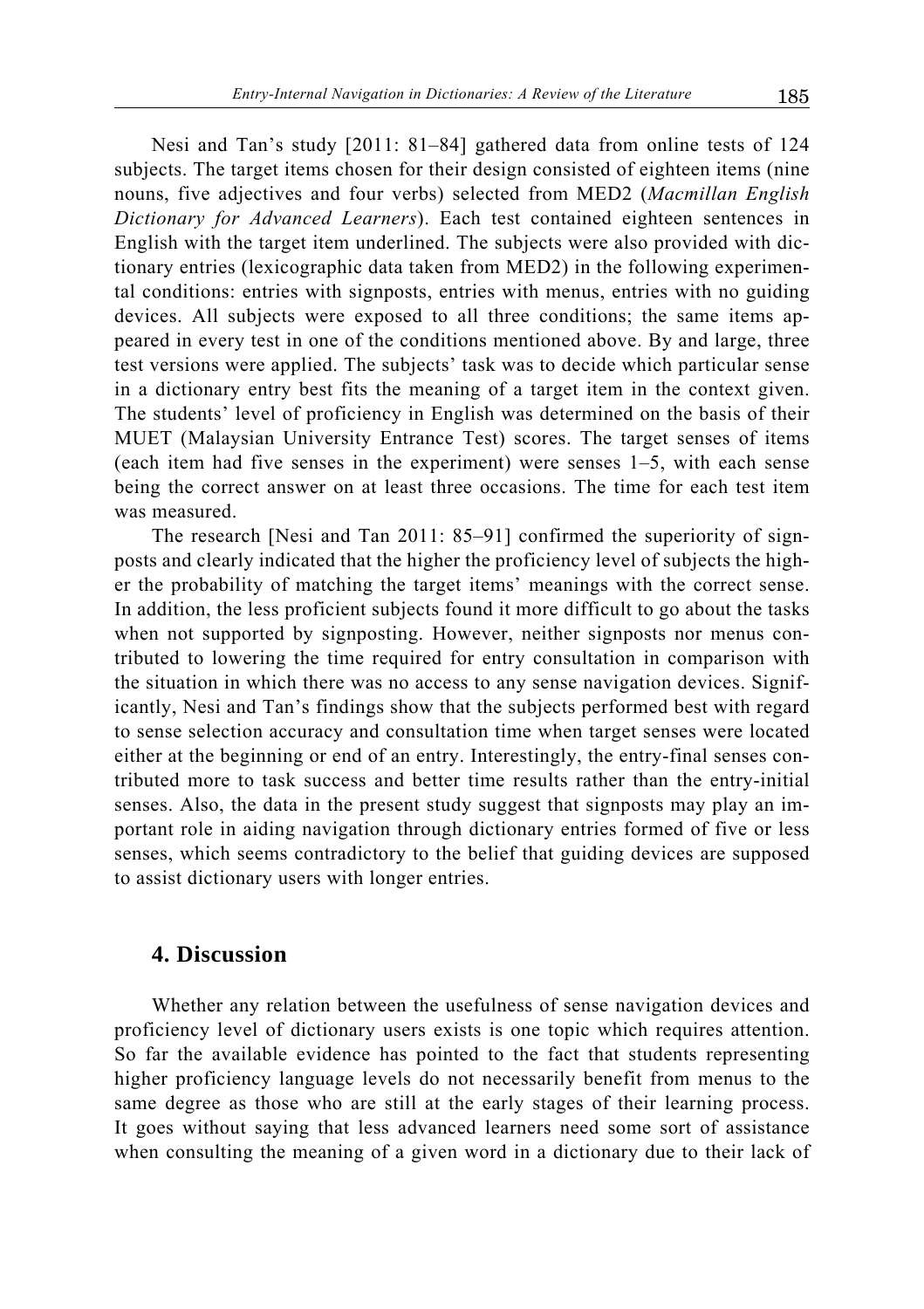experience and knowledge of vocabulary or grammar in the target language. However, it seems highly probable that more proficient users need guiding systems during dictionary look-up almost as much as the less competent students. The purpose of inserting menus in dictionaries is to allow users faster entry navigation and correct sense selection or translation; hence, by no means can menus be a hindrance, as their role is to enhance performance rather than reduce it. Put another way, any kind of simplification of the dictionary look-up process is more advantageous than having to deal with no sense navigation devices at all. Language learners require menus or signposts in entries irrespective of their level of command of the target language. Recent eye-tracking research [Lew et al. 2013] appears to confirm this view. There is no doubt that only after a detailed investigation of the matter discussed above can the role of specific guiding devices in relation to the level of language mastery become less vague.

The misleading nature of signposts is an additional issue which remains unresolved. Tono [2011] reached the conclusion that signposts may tend to confuse learners, they can be too abstract and learners might associate them with the same concepts or words. This results in dictionary users finding it more difficult to select the right senses of words and, accordingly, bringing back the wrong meaning by choosing the wrong senses. The suggestions made by researchers that the linguistic form of signposts ought to be investigated is one way of approaching this problem and possibly achieving a solution in the long term. So far, the data of such research remain unknown or are not substantial enough, and as long as this is the case, lexicographers must rely on common sense and focus on making signposts as user-friendly and transparent as possible with regard to their relation to the headword.

Considering the positioning of target senses within entries, it appears that entry-initial and entry-final senses might be consulted most frequently by users. Unfortunately, it has not been established which target senses, whether those located at the beginning or end of an entry, serve a more facilitative function in sense selection and entry consultation time. Opinions differ and a definite consensus has not yet been reached. It is possible, though, that by finding the answer to this question lexicographers' universal practices in the process of dictionary entry design will be at least slightly modified.

Finally, resorting to eye-tracking research seems to be a step in the right direction for experimenters. The eye movement method has been gradually gaining more adherents in dictionary use over the recent years allowing lexicographers to analyze more closely what it is that subjects look at during entry consultation and for how long. Eye-tracking technology does indeed permit one to make a number of observations and enthralling conclusions, however, still the modest number of total subjects participating in such studies due to financial constraints obviously fall short of expectations. In order for it to become appropriate to generalize one's findings from eye-tracking research to the larger population, a solution leading to an increase in the number of participants in such studies must be found.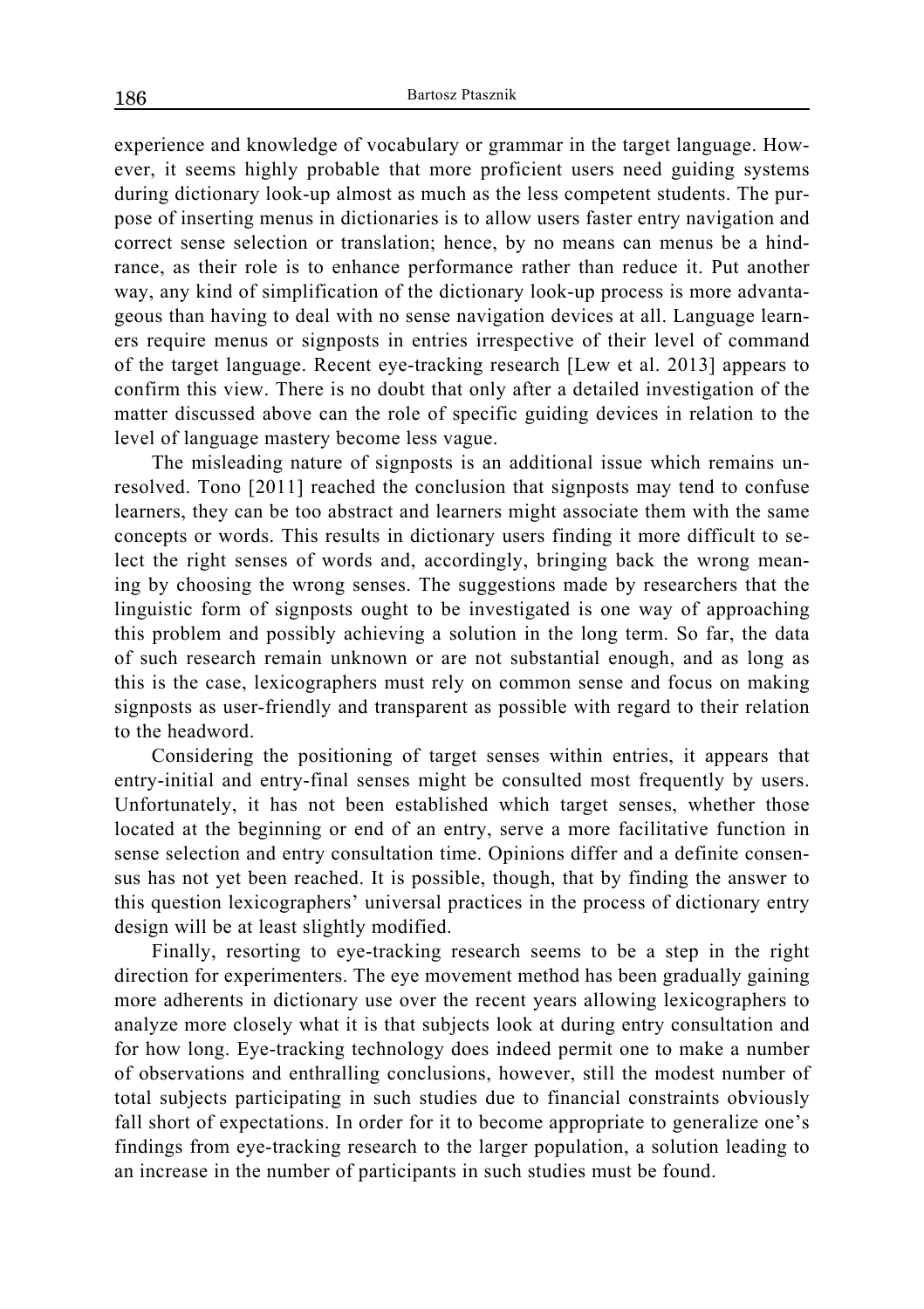### **Summary and conclusion**

A crucial discovery [Tono 1992] with respect to sense-guiding elements was that menus provide a marked degree of assistance to dictionary users, although only to those whose dictionary and language skills are poor. In addition, Tono [1997] arrived at the conclusion that LDOCE3 signposts are much more effective sense navigation devices than CIDE guide words. The LDOCE3 signpost system appears to be more efficient as it expedites entry consultation time and facilitates the process of finding pertinent information in an entry. However, Tono made it also clear that these remarks do not apply to longer dictionary entries where results turned out to be disadvantageous for LDOCE3 signposts. Tono's eye-tracking study [2011] substantiated his previous discovery [Tono 1992] that menus are useful sense navigation devices only for less skillful students. Other findings included:

- signposts are mainly used by more proficient language learners,
- more attention must be paid to the linguistic form of signposts,
- it is the complexity of lexical information that influences task look-up success or failure and not the monolingual or bilingual construction of a dictionary entry,
- dictionary users tend to omit grammar coding systems when searching for information in dictionary entries.

Nonetheless, a few of these observations must be treated with caution. Lew et al. [2013] found that sense-guiding elements in bilingual dictionaries are used equally frequently by both the more and less advanced students. This may imply that sense navigation devices in general should be an indispensable design feature of dictionaries for learners of English who represent different proficiency levels.

Bogaards [1998] came to the conclusion that semantically-based access structures are the most suitable in dictionaries. LDOCE3 signposts and CIDE guide words had the best results in Bogaards's experiment with regard to entry consultation time and selection of relevant information in entries. Importantly, even the subjects in the study (more than 2/3 of all the participants) chose LDOCE3 and CIDE as their first and second best options (out of four dictionaries).

Taking Lew's studies [Lew 2010; Lew and Pajkowska 2007; Lew and Tokarek 2010] into consideration, the data reveal various tendencies. According to Lew and Pajkowska [2007], the positive role of signposts on sense selection accuracy and translation accuracy is dubious. On the other hand, perhaps a larger sample in the study would have led to the reversal of the trend mentioned above. A favorable omen, though, might be that signposts shortened access time when searching for information in a dictionary entry and, interestingly, they were extremely useful for less proficient subjects in longer entries, whereas for the more advanced students signposts were beneficial when scanning shorter entries. As for the conclusions drawn from the study on electronic bilingual dictionaries [Lew and Tokarek 2010], the use of menus with highlighted senses in entries appears to be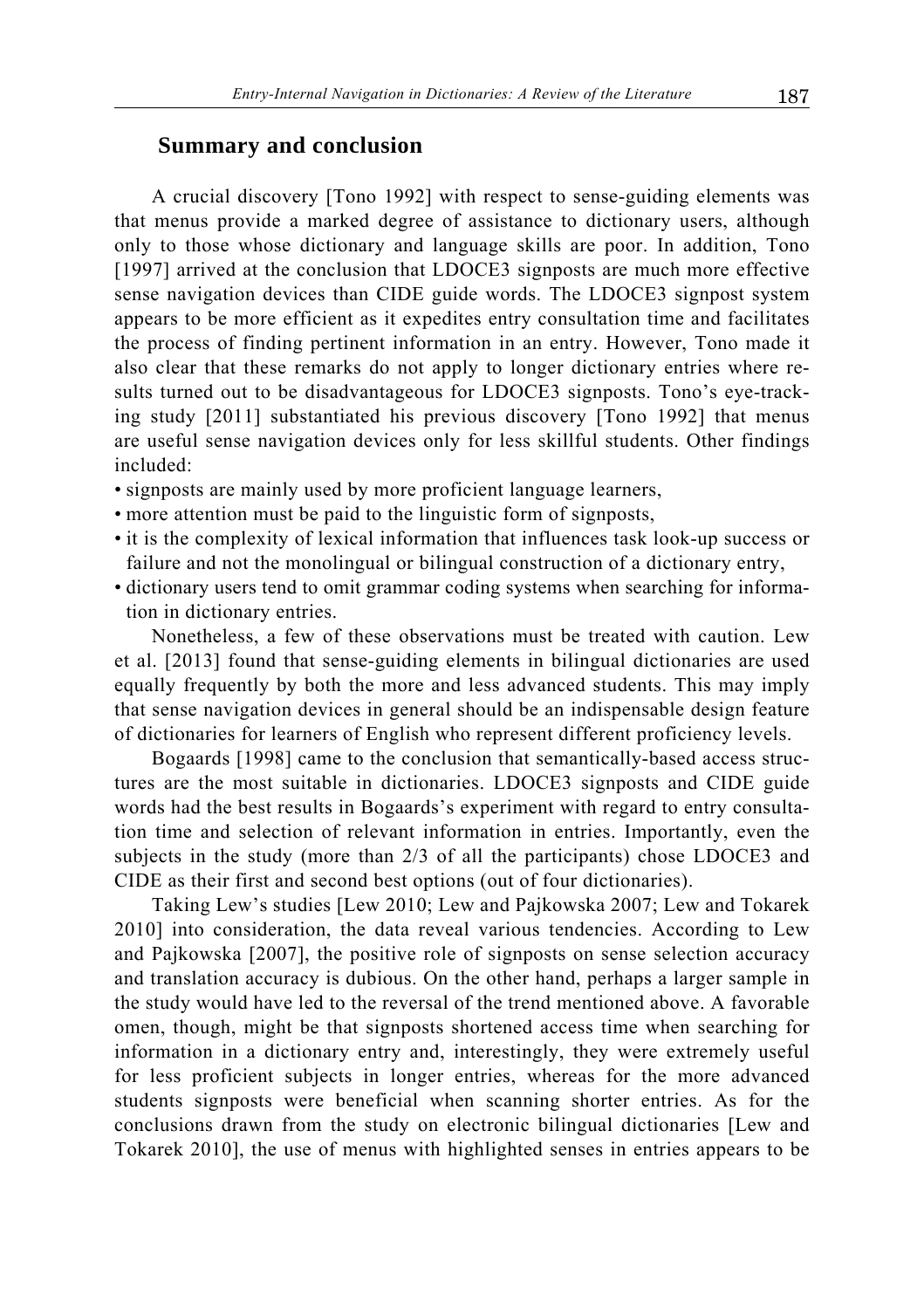very advantageous from the point of view of a dictionary user, but also proficient students of English tend to perform poorly when working with menus without sense highlighting. Finally, Lew [2010] infers from his research that both menus and shortcuts assist dictionary users to the same degree as far as entry consultation time is concerned, shortcuts outperform menus in relation to sense selection accuracy and translation accuracy, and lexicographers must start focusing on the linguistic form and typographical features of guiding devices.

Nesi and Tan [2011] report that users of dictionaries find it most convenient to correctly select the senses they are looking for when the senses are situated at the beginning or end of a dictionary entry. Given the two options, the senses that occupy entry-final positions are considered to be more beneficial. Further, it looks as if signposts are useful sense navigation devices for looking up shorter entries.

To summarize, dictionary-makers will hopefully delve into the subject in the near future by focusing their attention on sense navigation devices. Despite some negative results, the bulk of the available evidence suggests that sense-guiding elements play a major role in dictionary use for learners at all proficiency levels. Due to time constraints and sometimes lack of the knowledge required for efficient dictionary navigation, both menus and signposts undoubtedly aid dictionary users in finding the appropriate information to a considerable degree. To what extent they are useful, however, still remains a mystery. One important conclusion that could be deduced from the actual findings is that it is now the obligation of lexicographers to concentrate on making dictionaries as user-friendly as possible. Thus, more attention must be paid to issues such as: the linguistic form of sense cues, order of senses in dictionary entries, the decision of whether to employ or omit grammar codes etc. It is of utmost importance that the process of compiling dictionaries henceforth takes into account the needs of all types of dictionary users.

#### **Bibliography**

#### **Dictionaries**

- CIDE = Procter, P. (ed.) (1995). *Cambridge International Dictionary of English*. Cambridge, Cambridge University Press.
- COBUILD2 = Sinclair, J. (ed.) (1995). *Collins Cobuild English Dictionary*. 2nd edition. London, HarperCollins.
- LDOCE3 = Summers, D. (ed.) (1995). *Longman Dictionary of Contemporary English.* 3rd edition. Harlow, Longman.
- LDOCE4 = Summers, D. (ed.) (2003). *Longman Dictionary of Contemporary English.* 4th edition. Harlow, Longman.
- LDOCE5 = Mayor, M. (ed.) (2009). *Longman Dictionary of Contemporary English.* 5th edition. London, Longman.
- MED2 = Rundell, M. (ed.) (2007). *Macmillan English Dictionary for Advanced Learners.* 2nd edition. Oxford, Macmillan Education.
- MEDO = *Macmillan English Dictionary Online*. Available on-line: <http://www.macmillandictionary.com>. Date of access: 15.01.2010.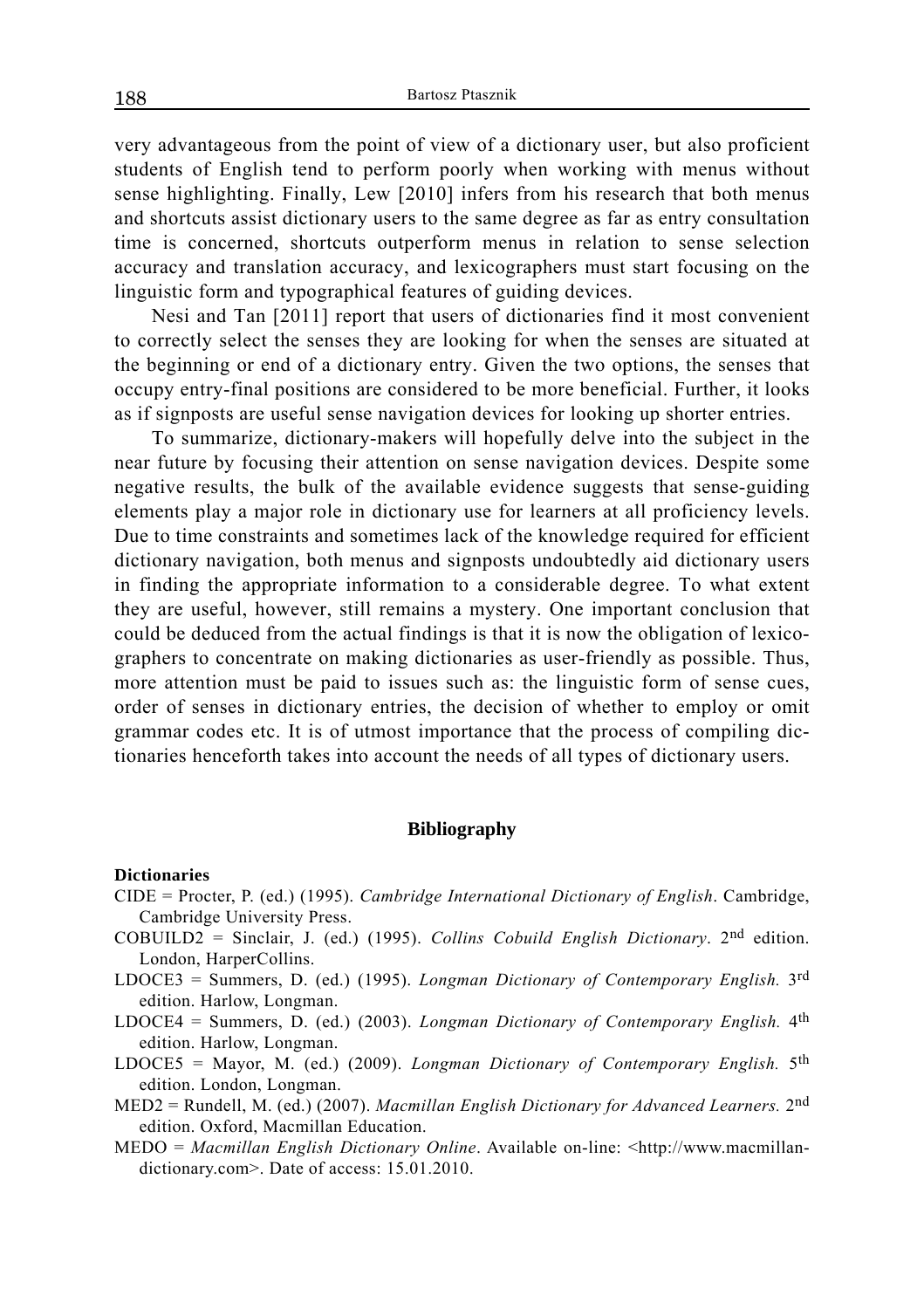- NKFD = Fisiak, J., Adamska-Sałaciak, A., and Gąsiorowski, P. (eds.) (2003). *Nowy słownik Fundacji Kościuszkowskiej. The New Kościuszko Foundation Dictionary*. New York, The Kościuszko Foundation.
- OALD5 = Crowther, J. (ed.) (1995). *Oxford Advanced Learner's Dictionary of Current English*. 5th edition. Oxford, Oxford University Press.
- OALD7 = Wehmeier, S. (ed.) (2005). *Oxford Advanced Learner's Dictionary of Current English.* 7th edition. Oxford, Oxford University Press.
- PWNO = Usiekniewicz, J. (ed.) (2002). *Wielki słownik angielsko-polski, polsko-angielski PWN-Oxford*. Warszawa, PWN.

#### **Other references**

- Bogaards, P. (1998). *Scanning Long Entries in Learner's Dictionaries*. In: Th. Fontenelle, Ph. Hiligsmann, A. Michiels, A. Moulin and S. Theissen (eds.). *EURALEX'98 Actes/ Proceedings.* Liege, Université Départements d'Anglais et de Néerlandais, 555–563.
- Lew, R. (2010). *Users Take Shortcuts: Navigating Dictionary Entries*. In: A. Dykstra and T. Schoonheim (eds.). *Proceedings of the XIV Euralex International Congress.* Ljouwert, Afűk, 1121–1132.
- Lew, R., Grzelak, M., and Leszkowicz, M. (2013). *How Dictionary Users Choose Senses in Bilingual Dictionary Entries: An Eye-Tracking Study*, Lexikos 23, 228–254.
- Lew, R., and Pajkowska, J. (2007). *The Effect of Signposts on Access Speed and Lookup Task Success in Long and Short Entries*. Horizontes de Lingüística Aplicada 6, 2, 235–252.
- Lew, R., and Tokarek, P. (2010). *Entry Menus in Bilingual Electronic Dictionaries*. In: S. Granger and M. Paquot (eds.). *eLexicography in the 21st Century: New Challenges, New Applications.* Louvain-la-Neuve, Cahiers du CENTAL, 193–202.
- Nesi, H., and Kim, H.T. (2011). *The Effect of Menus and Signposting on the Speed and Accuracy of Sense Selection*. International Journal of Lexicography 24, 1, 79–96.
- Tono, Y. (1984). *On the Dictionary User's Reference Skills.* B.Ed. Thesis. Tokyo, Tokyo Gakugei University.
- Tono, Y. (1992). *The Effect of Menus on EFL Learners' Look-up Processes*. Lexikos 2, 230–253.
- Tono, Y. (1997). *Guide Word or Signpost? An Experimental Study on the Effect of Meaning Access Indexes in EFL Learners' Dictionaries*. English Studies 28, 55 –77.
- Tono, Y. (2011). *Application of Eye-Tracking in EFL Learners' Dictionary Look-up Process Research*. International Journal of Lexicography 24, 1, 124–153.

#### **Summary**

Entry-Internal Navigation in Dictionaries: A Review of the Literature

Selecting the correct sense in a polysemous entry may cause difficulty for language learners. Poor dictionary reference skills of users may account for the problems that students encounter in dictionary consultation. In addition, some dictionary users may have a tendency to consult the first sense of an entry and not the remaining senses [Tono 1984], although the information required for understanding the meaning of a word might be situated in the middle or end of an entry. For these reasons, lexicographers have started introducing sense navigation devices in dictionaries: menus and signposts. The main role of these devices is to assist dictionary users in entry consultation by helping them find the right meaning of a word as quickly as possible. The present paper is a review of nine empirical studies [Tono 1992,